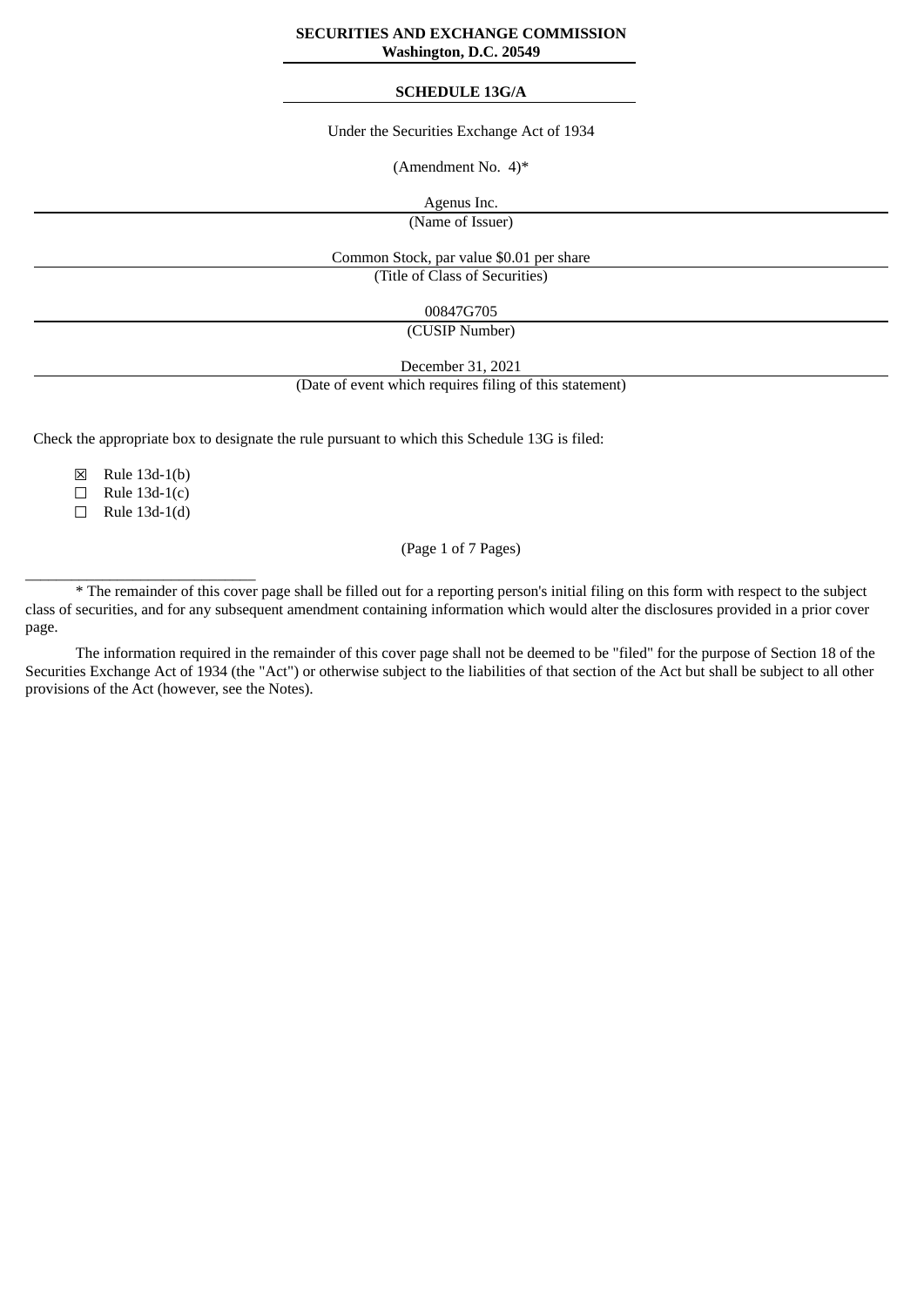| 1                                                                                                                             | <b>NAMES OF REPORTING PERSONS</b><br>RTW Investments, LP                         |                                                |                          |
|-------------------------------------------------------------------------------------------------------------------------------|----------------------------------------------------------------------------------|------------------------------------------------|--------------------------|
| $\overline{2}$                                                                                                                | CHECK THE APPROPRIATE BOX IF A MEMBER OF A GROUP                                 |                                                | (a) $\Box$<br>(b) $\Box$ |
| $\overline{\mathbf{3}}$                                                                                                       | <b>SEC USE ONLY</b>                                                              |                                                |                          |
| $\boldsymbol{4}$                                                                                                              | CITIZENSHIP OR PLACE OF ORGANIZATION<br>Delaware                                 |                                                |                          |
| <b>NUMBER OF</b><br><b>SHARES</b><br><b>BENEFICIALLY</b><br><b>OWNED BY</b><br><b>EACH</b><br><b>REPORTING</b><br>PERSON WITH | 5                                                                                | <b>SOLE VOTING POWER</b><br>$-0-$              |                          |
|                                                                                                                               | 6                                                                                | <b>SHARED VOTING POWER</b><br>5,868,315 Shares |                          |
|                                                                                                                               | 7                                                                                | <b>SOLE DISPOSITIVE POWER</b><br>$-0-$         |                          |
|                                                                                                                               | 8                                                                                | SHARED DISPOSITIVE POWER<br>5,868,315 Shares   |                          |
| 9                                                                                                                             | AGGREGATE AMOUNT BENEFICIALLY OWNED BY EACH REPORTING PERSON<br>5,868,315 Shares |                                                |                          |
| 10                                                                                                                            | CHECK BOX IF THE AGGREGATE AMOUNT IN ROW (9) EXCLUDES CERTAIN SHARES             |                                                |                          |
| 11                                                                                                                            | PERCENT OF CLASS REPRESENTED BY AMOUNT IN ROW (9)<br>2.3%                        |                                                |                          |
| 12                                                                                                                            | TYPE OF REPORTING PERSON<br>PN, IA                                               |                                                |                          |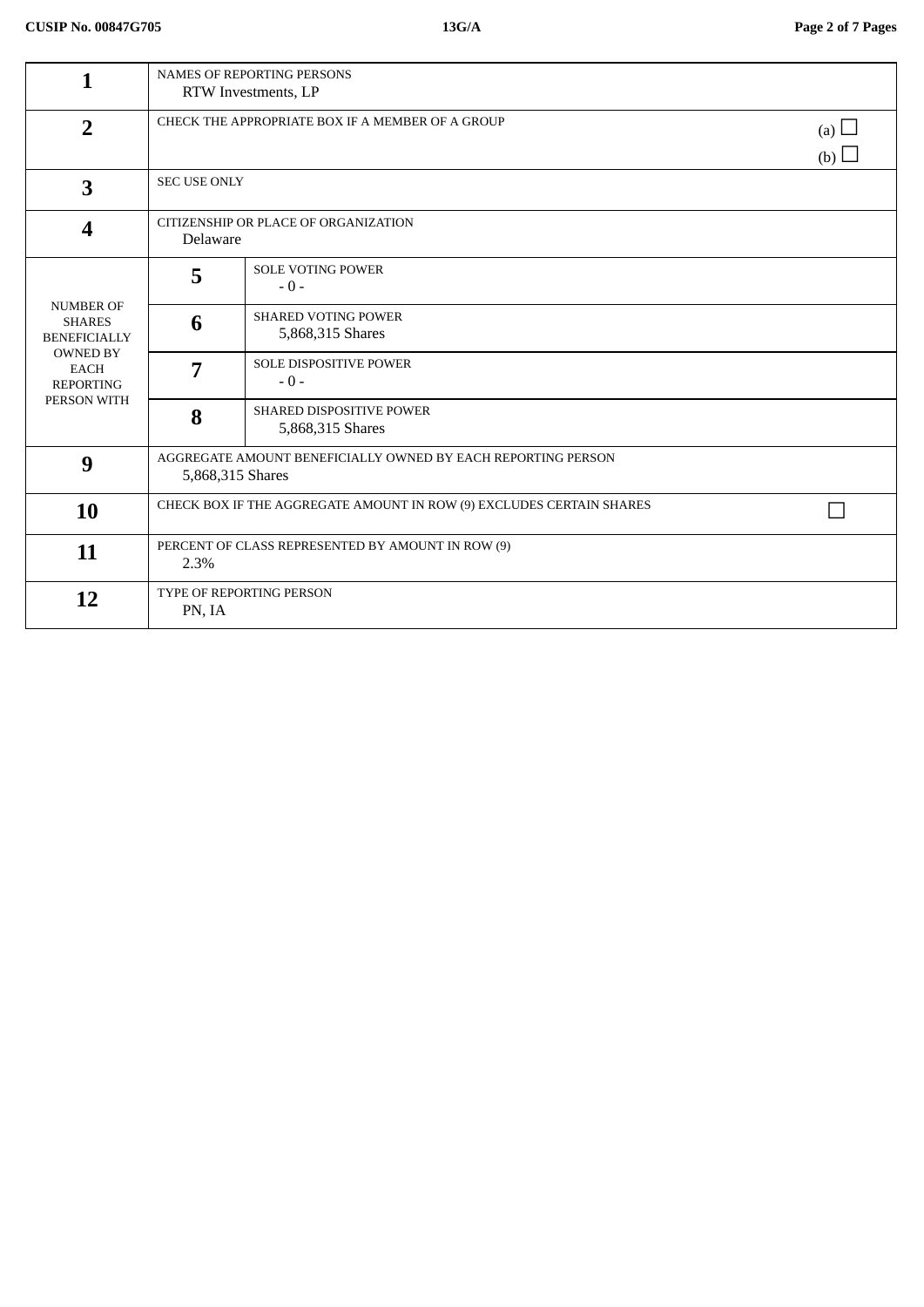| 1                                                                                                                             | <b>NAMES OF REPORTING PERSONS</b><br>Roderick Wong                               |                                                |                          |
|-------------------------------------------------------------------------------------------------------------------------------|----------------------------------------------------------------------------------|------------------------------------------------|--------------------------|
| $\overline{2}$                                                                                                                | CHECK THE APPROPRIATE BOX IF A MEMBER OF A GROUP                                 |                                                | (a) $\Box$<br>(b) $\Box$ |
| $\overline{\mathbf{3}}$                                                                                                       |                                                                                  | <b>SEC USE ONLY</b>                            |                          |
| $\boldsymbol{4}$                                                                                                              | CITIZENSHIP OR PLACE OF ORGANIZATION<br><b>United States</b>                     |                                                |                          |
| <b>NUMBER OF</b><br><b>SHARES</b><br><b>BENEFICIALLY</b><br><b>OWNED BY</b><br><b>EACH</b><br><b>REPORTING</b><br>PERSON WITH | 5                                                                                | <b>SOLE VOTING POWER</b><br>$-0-$              |                          |
|                                                                                                                               | 6                                                                                | <b>SHARED VOTING POWER</b><br>5,868,315 Shares |                          |
|                                                                                                                               | 7                                                                                | SOLE DISPOSITIVE POWER<br>$-0-$                |                          |
|                                                                                                                               | 8                                                                                | SHARED DISPOSITIVE POWER<br>5,868,315 Shares   |                          |
| 9                                                                                                                             | AGGREGATE AMOUNT BENEFICIALLY OWNED BY EACH REPORTING PERSON<br>5,868,315 Shares |                                                |                          |
| 10                                                                                                                            | CHECK BOX IF THE AGGREGATE AMOUNT IN ROW (9) EXCLUDES CERTAIN SHARES             |                                                |                          |
| 11                                                                                                                            | PERCENT OF CLASS REPRESENTED BY AMOUNT IN ROW (9)<br>2.3%                        |                                                |                          |
| 12                                                                                                                            | TYPE OF REPORTING PERSON<br>IN, HC                                               |                                                |                          |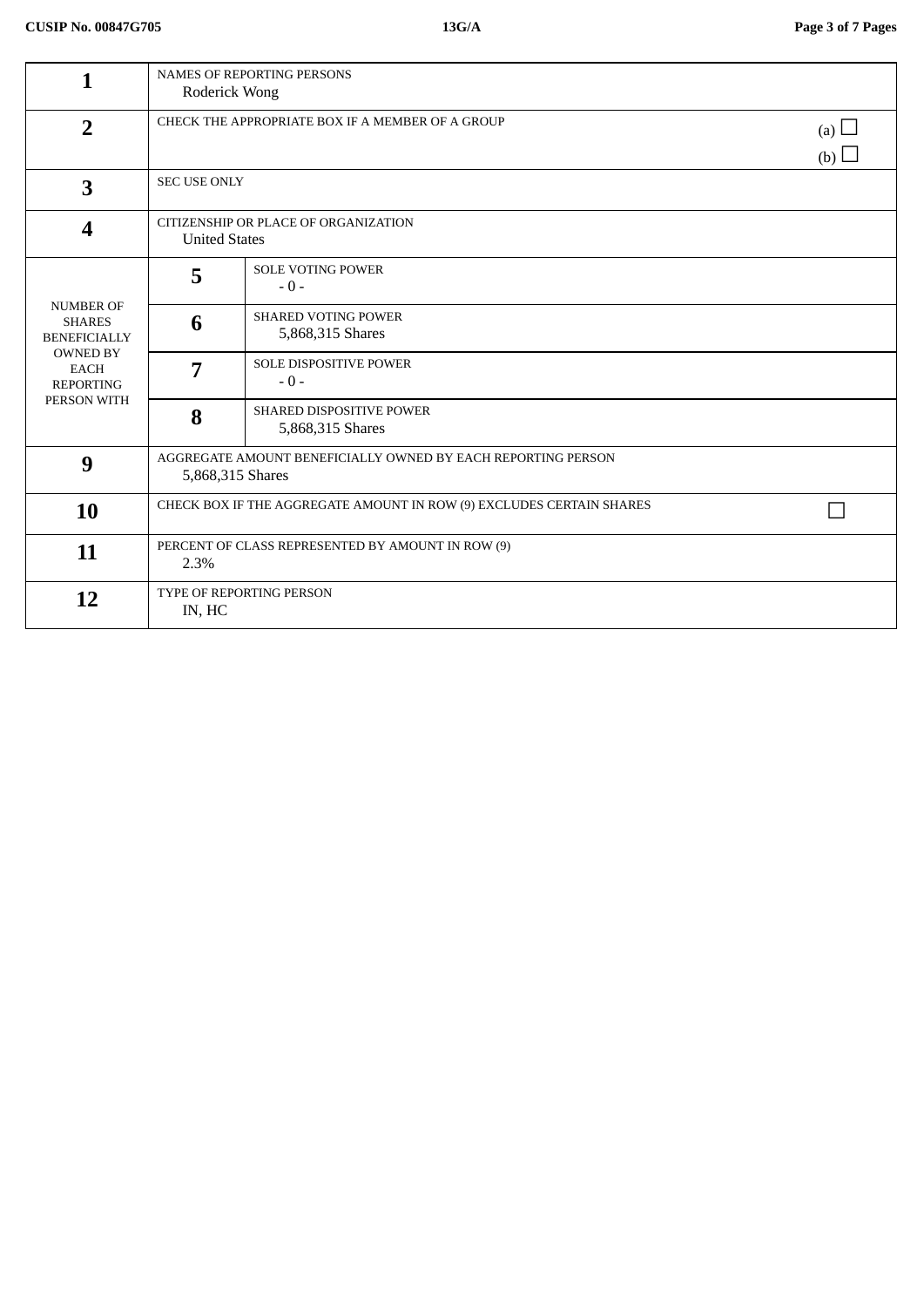**Item 1(a). NAME OF ISSUER.**

The name of the issuer is Agenus Inc. (the "Company").

# **Item 1(b). ADDRESS OF ISSUER'S PRINCIPAL EXECUTIVE OFFICES:**

The Company's principal executive offices are located at 3 Forbes Road, Lexington, Massachusetts 02421.

## **Item 2(a). NAME OF PERSON FILING:**

This statement is filed by:

- (i) RTW Investments, LP ("RTW Investments"), a Delaware limited partnership, and the investment adviser to certain funds (the "RTW Funds"), with respect to the Shares (as defined in Item 2(d) below) directly held by the RTW Funds; and
- (ii) Mr. Roderick Wong ("Mr. Wong"), the Managing Partner and Chief Investment Officer of RTW Investments, with respect to the Shares directly held by the RTW Funds.

The foregoing persons are hereinafter sometimes collectively referred to as the "Reporting Persons."

The filing of this statement should not be construed as an admission that any of the foregoing persons or any Reporting Person is, for the purposes of Section 13 of the Act, the beneficial owner of the Shares reported herein.

# **Item 2(b). ADDRESS OF PRINCIPAL BUSINESS OFFICE OR, IF NONE, RESIDENCE:**

The address of the business office of each of the Reporting Persons is 40  $10^{\rm th}$  Avenue, Floor 7, New York, New York 10014.

## **Item 2(c). CITIZENSHIP:**

RTW Investments is a Delaware limited partnership. Mr. Wong is a citizen of the United States.

# **Item 2(d). TITLE OF CLASS OF SECURITIES:**

Common Stock, par value \$0.01 per share (the "Shares").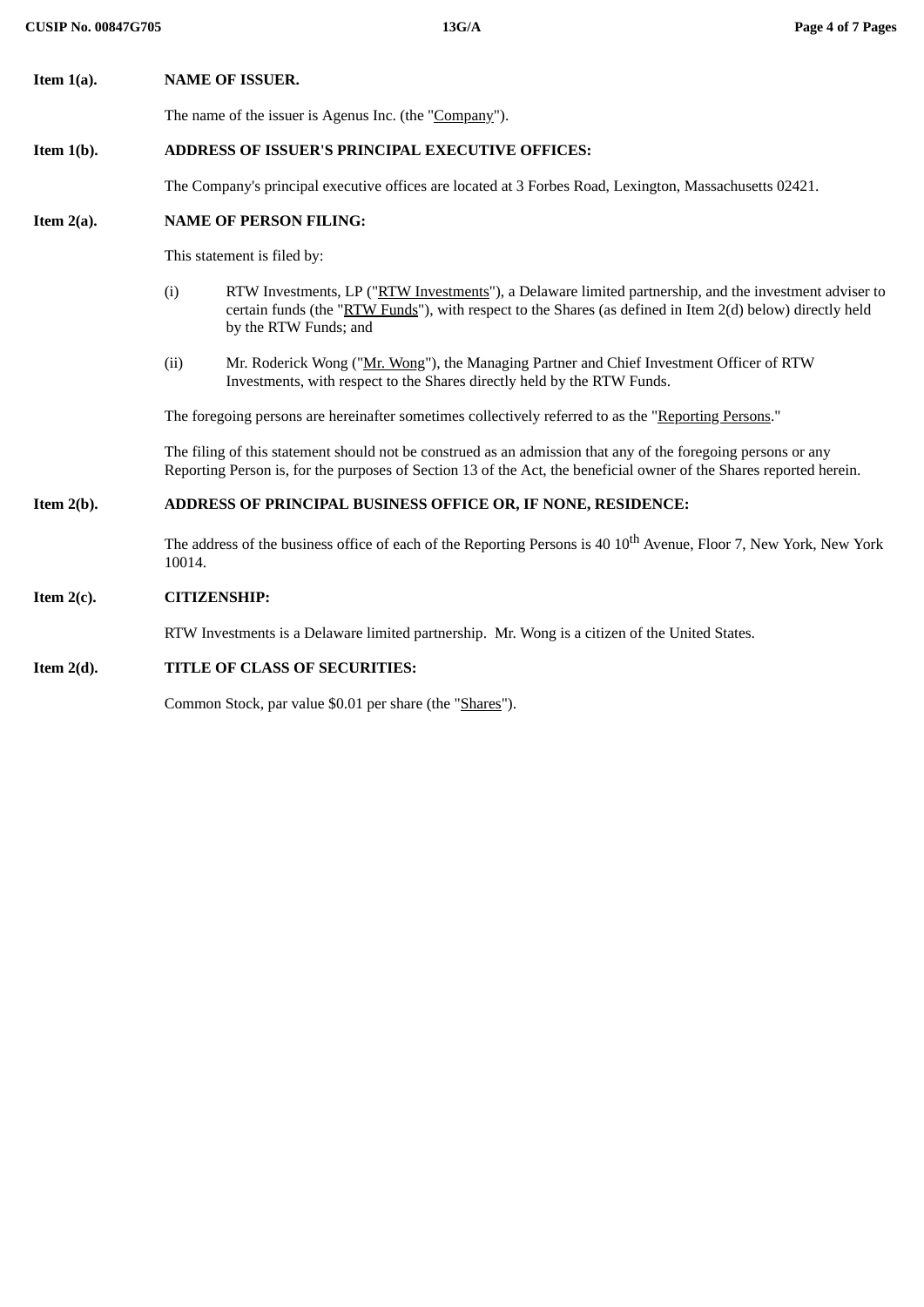### **Item 2(e). CUSIP NUMBER:**

00847G705

### **Item 3. IF THIS STATEMENT IS FILED PURSUANT TO §§ 240.13d-1(b) OR 240.13d-2(b) OR (c), CHECK WHETHER THE PERSON FILING IS A:**

- (a)  $\Box$  Broker or dealer registered under Section 15 of the Act (15 U.S.C. 780);
- (b)  $\Box$  Bank as defined in Section 3(a)(6) of the Act (15 U.S.C. 78c);
- (c)  $\Box$  Insurance company as defined in Section 3(a)(19) of the Act (15 U.S.C. 78c);
- (d) ☐ Investment company registered under Section 8 of the Investment Company Act of 1940 (15 U.S.C. 80a-8);
- (e)  $\boxtimes$  Investment adviser in accordance with Rule 13d-1(b)(1)(ii)(E);
- $(f)$   $\Box$  Employee benefit plan or endowment fund in accordance with Rule 13d-1(b)(1)(ii)(F);
- (g)  $\boxtimes$  Parent holding company or control person in accordance with Rule 13d-1(b)(1)(ii)(G);
- (h)  $\Box$  Savings association as defined in Section 3(b) of the Federal Deposit Insurance Act (12 U.S.C. 1813);
- (i)  $\Box$  Church plan that is excluded from the definition of an investment company under Section 3(c)(14) of the Investment Company Act (15 U.S.C. 80a-3);
- (j)  $\Box$  Non-U.S. institution in accordance with Rule 13d-1(b)(1)(ii)(J);
- (k)  $\Box$  Group, in accordance with Rule 13d-1(b)(1)(ii)(K).

If filing as a non-U.S. institution in accordance with Rule 13d-1(b)(1)(ii)(J), please specify the type of institution:

### **Item 4. OWNERSHIP**.

The information required by Items 4(a) - (c) is set forth in Rows 5 - 11 of the cover page for each of the Reporting Persons and is incorporated herein by reference.

The percentages set forth herein are calculated based upon 256,831,180 Shares outstanding as of November 5, 2021 as reported in the Company's Quarterly Report on Form 10-Q for the quarterly period ended September 30, 2021, filed with the Securities and Exchange Commission on November 9, 2021.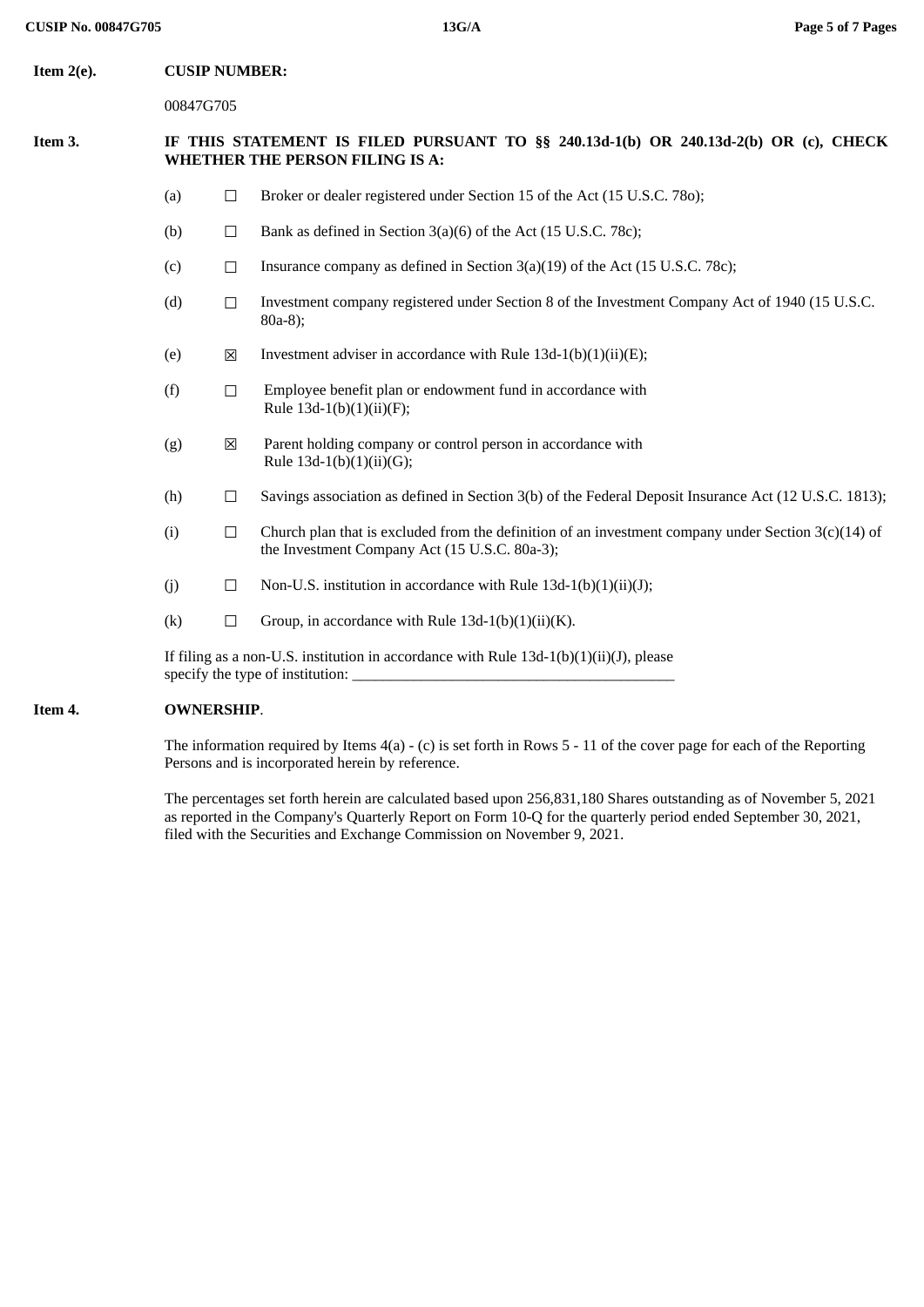| Item 5.  | <b>OWNERSHIP OF FIVE PERCENT OR LESS OF A CLASS.</b>                                                                                                                                                                                                                                                                                                                     |  |  |  |
|----------|--------------------------------------------------------------------------------------------------------------------------------------------------------------------------------------------------------------------------------------------------------------------------------------------------------------------------------------------------------------------------|--|--|--|
|          | If this statement is being filed to report the fact that as of the date hereof the reporting person has ceased to be the<br>beneficial owner of more than five percent of the class of securities, check the following: $\boxtimes$                                                                                                                                      |  |  |  |
| Item 6.  | <b>OWNERSHIP OF MORE THAN FIVE PERCENT ON BEHALF OF ANOTHER PERSON.</b>                                                                                                                                                                                                                                                                                                  |  |  |  |
|          | See Item 2. The RTW Funds have the right to receive or the power to direct the receipt of dividends from, or the<br>proceeds from the sale of, the Shares reported herein.                                                                                                                                                                                               |  |  |  |
| Item 7.  | IDENTIFICATION AND CLASSIFICATION OF THE SUBSIDIARY WHICH ACQUIRED THE<br>SECURITY BEING REPORTED ON BY THE PARENT HOLDING COMPANY.                                                                                                                                                                                                                                      |  |  |  |
|          | Not applicable.                                                                                                                                                                                                                                                                                                                                                          |  |  |  |
| Item 8.  | <b>IDENTIFICATION AND CLASSIFICATION OF MEMBERS OF THE GROUP.</b>                                                                                                                                                                                                                                                                                                        |  |  |  |
|          | Not applicable.                                                                                                                                                                                                                                                                                                                                                          |  |  |  |
| Item 9.  | <b>NOTICE OF DISSOLUTION OF GROUP.</b>                                                                                                                                                                                                                                                                                                                                   |  |  |  |
|          | Not applicable.                                                                                                                                                                                                                                                                                                                                                          |  |  |  |
| Item 10. | <b>CERTIFICATION.</b>                                                                                                                                                                                                                                                                                                                                                    |  |  |  |
|          | Each of the Reporting Persons hereby makes the following certification:                                                                                                                                                                                                                                                                                                  |  |  |  |
|          | By signing below each Reporting Person certifies that, to the best of his or its knowledge and belief, the securities<br>referred to above were acquired and are held in the ordinary course of business and were not acquired for the purpose<br>of or with the effect of changing or influencing the control of the issuer of the securities and were not acquired and |  |  |  |

are not held in connection with or as a participant in any transaction having that purpose or effect.